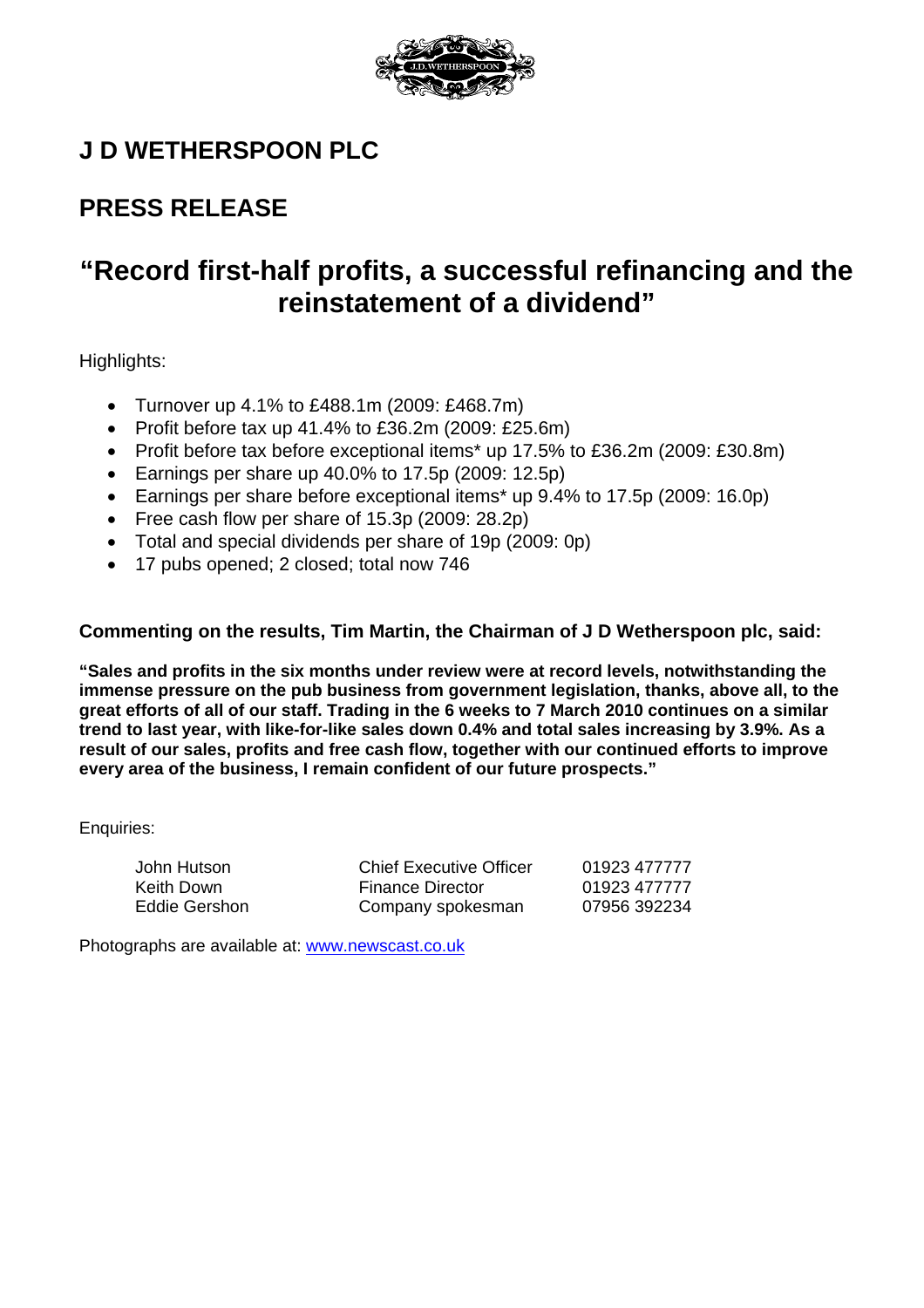

## Notes to editors

- 1. JD Wetherspoon owns and operates pubs throughout the UK. The Company aims to provide customers with good-quality food and drink, served by well-trained and friendly staff, at reasonable prices. The pubs are individually designed and the Company aims to maintain them in excellent condition.
- 2. Visit our website [www.jdwetherspoon.co.uk](http://www.jdwetherspoon.co.uk/)
- 3. This announcement has been prepared solely to provide additional information to the shareholders of JD Wetherspoon, in order to meet the requirements of the UK Listing Authority's Disclosure and Transparency Rules. It should not be relied on by any other party, for other purposes. Forward-looking statements have been made by the directors in good faith using information available up until the date that they approved this statement. Forward-looking statements should be regarded with caution because of inherent uncertainties in economic trends and business risks.
- 4. The next Interim Management Statement will be issued on 5 May 2010.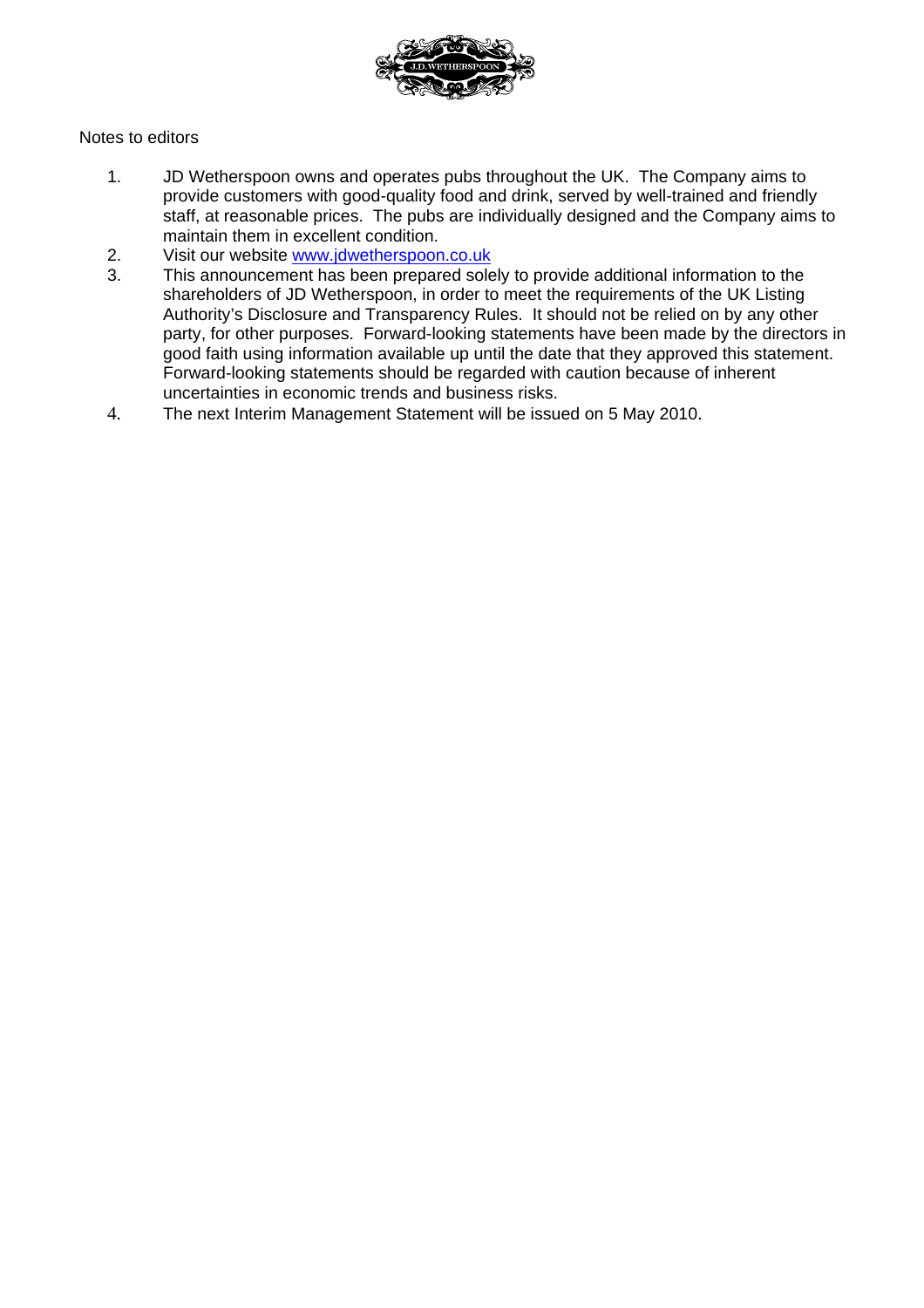#### CHAIRMAN'S STATEMENT AND OPERATING REVIEW

**'Record first-half profits, a successful refinancing and the reinstatement of a dividend'** 

**I am pleased to report continuing progress in the 26 weeks ended 24 January 2010. Like-for-like sales increased marginally, by 0.1%, with total sales, including new pubs, increasing by 4.1% to £488.1 million (2009: £468.7 million). Operating profit was £48.9 million (2009: £46.8 million), an increase of 4.5% before taking account of last year's exceptional items. After accounting for last year's exceptional items, operating profit increased by 15.6% (2009: £42.3 million). Profit before tax was £36.2 million, an increase of 17.5% on a pre-exceptional basis (2009: £30.8 million) and, after exceptional items, increased by 41.4% (2009: £25.6 million). Earnings per share were 17.5p, an increase of 9.4% before exceptional items (2009: 16.0p) and, after exceptional items, increased by 40.0% (2009: 12.5p).** 

The operating margin, before exceptional items, interest and tax, in the 26 weeks ended 24 January 2010, remained at 10.0% (2009: 10.0%), with lower energy costs being offset by increased expenditure on repairs during the period.

Net interest was covered 3.9 times by operating profit before exceptional items (2009 before exceptional items: 2.9 times; after exceptional items: 2.6 times). Total capital investment was £33.8 million in the period (2009: £28.7 million).

Free cash flow, after capital investment of £9.4 million in current pubs, £3.4 million in respect of share purchases under the company's share-based payment schemes and payments of tax and interest, in the 26 weeks ended 24 January 2010, decreased to £21.3 million (2009: £39.2 million), owing to higher capital investment in existing pubs this year and an adverse movement in working capital related to one-off benefits last year in creditors' terms and timing of payments. Free cash flow per share in the 26 weeks ended 24 January 2010 was 15.3p (2009: 28.2p). Free cash flow in the 12 months to January 2010, including the second half of the last financial year, was £81.6 million, compared with £95.0 million in the preceding 12 months.

#### **Property**

The first half saw the opening of 17 new pubs and the closure of 2 sites, following the closure of Terminal 2 at Heathrow, bringing the number open at the period end to 746. The majority of new openings in this period has been existing pubs, with both rents and development costs being lower than historic trends. As previously indicated, we intend to open approximately 50 pubs in this financial year.

#### **Dividends**

As indicated under 'Financing' below, the company has successfully refinanced its bank facilities. The board has decided to declare a total dividend of 12.0p for the current financial year ending 25 July 2010 (2009: nil). This total dividend will be paid on 1 April 2010 to shareholders on the register at 19 March 2010. Dividend cover excluding the special dividend (see below) was 1.5 times. The board has also decided to declare a special dividend of 7.0p, to be paid on 1 April 2010 to shareholders on the register at 19 March 2010.

#### **Taxation**

We expect the overall tax rate for the financial year, including current and deferred taxation, to be approximately 32.7% (July 2009: before exceptional items 31.7%). The 1% increase in the overall tax rate is due to a one-off prior-year adjustment relating to the net book value of assets eligible for capital allowances. As in previous years, the main item which causes the company's tax rate to be higher than the standard UK corporation tax rate of 28% is depreciation which is not eligible for tax relief, although this amount has been partially offset by tax relief available on share-based payments to employees.

The current tax rate has fallen to 30.4% (July 2009: before exceptional items 32.4%). This fall in tax rate is due to the availability of first-year allowances on plant and machinery for expenditure incurred in the tax year to 31 March 2010 and also an increase in deductions available in the current year, relating to share-based payments.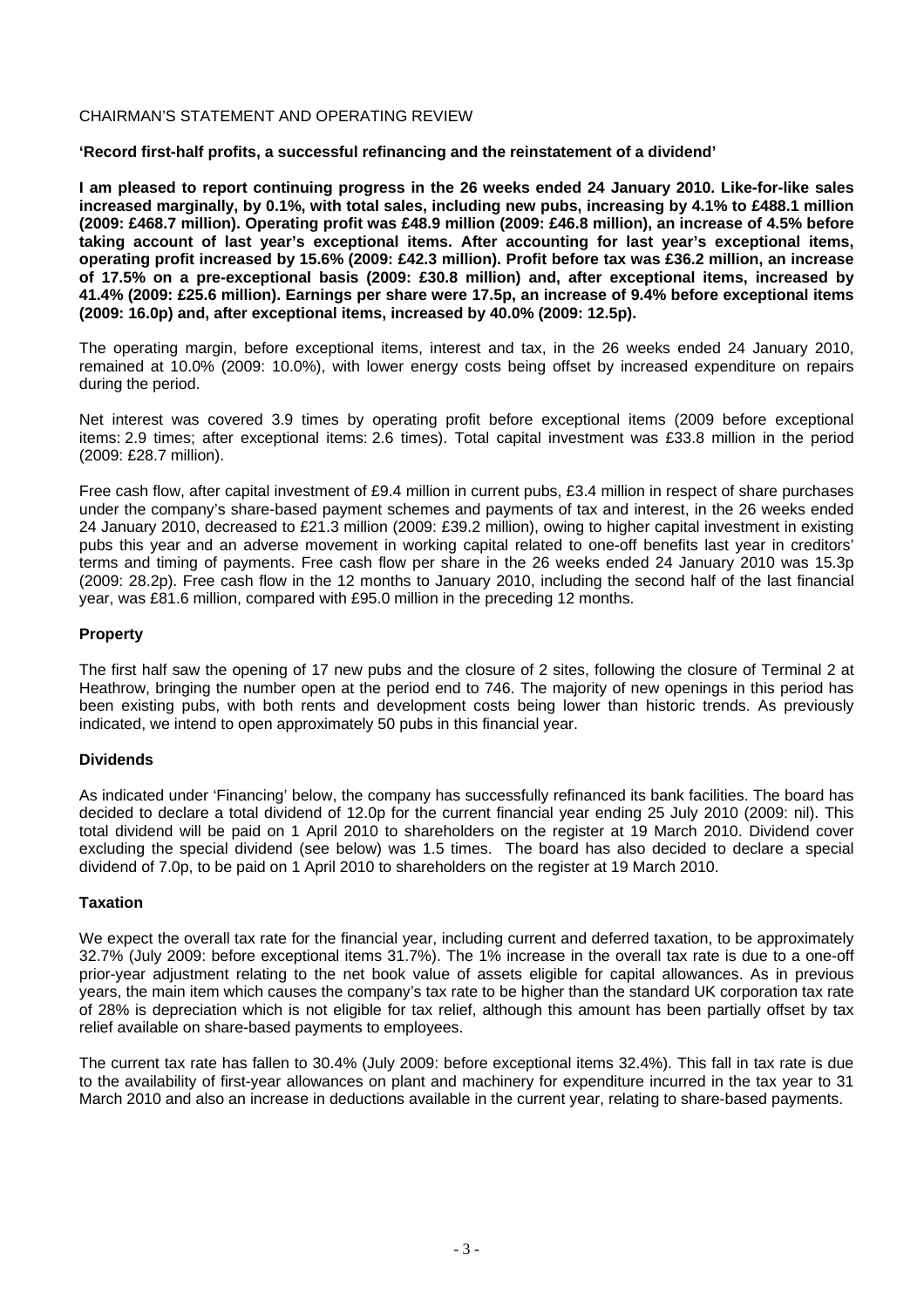## **Financing**

The company has successfully concluded a new non-amortising £530-million four-year facility, expiring in March 2014, with a syndicate of 11 banks, comprising a mix of current and new lenders. This will replace the old facility of £435 million which was due to expire in December 2010. The refinancing was oversubscribed and the new facility is on competitive market terms.

As at 24 January 2010, the company's total net bank borrowings (excluding finance leases) were £383.5 million, a decrease of £4.7 million since the previous year end (27 July 2009: £388.2 million), and borrowings decreased by £51.7 million, in the 12 months to 24 January 2010, notwithstanding payments for 35 pub openings of £38.2 million. In the same 12 month period, our debt-to-EBITDA ratio has fallen from 3.2 times to 2.7 times, having fallen from 3.6 times to 3.2 times in the previous 12 months. Net debt excluding derivatives was £392.8 million, an increase of £2.8 million since the previous year end (27 July 2009: £390.0 million), due to a £7.5 million increase in finance lease creditors.

#### **Further progress**

As previously indicated, the company believes that incentives for managers and staff, combined with excellent training schemes, are vital for future success. In this connection, the company awarded bonuses and shares (SIPS) for employees of £12.5 million in the period (2009: £9.8 million). During the period, 93% of bonus awards were made to employees below board level, while 82% were made to employees working in our pubs.

The company has, once again, been recognised by the Corporate Research Foundation, in association with The Guardian newspaper, as one of 'Britain's Top 100 Employers' for the seventh consecutive year, being graded excellent in pay & benefits and career development.

We continue to make improvements to our product range. For example, we have recently successfully introduced Carlsberg and Tuborg lagers, as well as Monster drinks – the number-one energy drink in the USA. We continue to concentrate on traditional ales and wines, holding successful festivals for each of these categories in the period, achieving record sales for these products in the process.

Food and coffee continue to be areas with strong potential for future growth. Weekly coffee sales have recently reached record levels. We continue to review and enhance the menus and product ranges for our popular Steak Club and Curry Club, for example.

We started opening our pubs at 9am for breakfast approximately five years ago and now sell, on average, about 275,000 breakfasts per week and about 500,000 coffees and teas. As a result of this success, we have decided to open all of our pubs for breakfast from 7am, from 28 April this year; this will, we believe, substantially enhance sales of these categories over time.

#### **Some economic and social benefits of pubs**

In the 26 weeks ended 24 January 2010, Wetherspoon made profit after tax of £24.4 million, and taxes paid to the government were £197.8 million, including VAT of £75.8 million; excise duty of £61.0 million; PAYE and National Insurance of £30.5 million; property taxes of £19.5 million and corporation tax of £11.0 million.

The government has attempted to tackle issues of binge drinking by a zealous 'crackdown' on pubs. In our opinion, this has had counterproductive consequences in several ways. On a practical level, excessive penalties for pubs which inadvertently sell alcoholic drinks to those under 18 are unfair, since most parents permit 16- and 17-year-olds to use pubs. Indeed, almost without exception, today's adults used pubs themselves at that age. The only method which pubs can use to try to stop those under 18 is to check IDs constantly. This is exasperating for those over 18, while expensive and confrontational for publicans. This red tape and greatly increased taxes for pubs have contributed to pubs' closing in unprecedented numbers in recent years, with a devastating reduction of many communities' social life. The crackdown on pubs may actually exacerbate the problems of binge drinking, since it has resulted in more drinking, especially by young people, in the unsupervised environments of parties, streets and parks.

From an economic point of view, the closure of pubs is extremely expensive for the government. Taxes on pubs are many times higher than the profits made by publicans or pub companies. Consumption of alcoholic drinks in pubs is more labour-intensive than in supermarkets, so a company like Wetherspoon generates far more 'jobs per pint' than is generated by off-trade sales. Since supermarkets charge less for alcoholic drinks, this reduces the VAT per pint received by the government.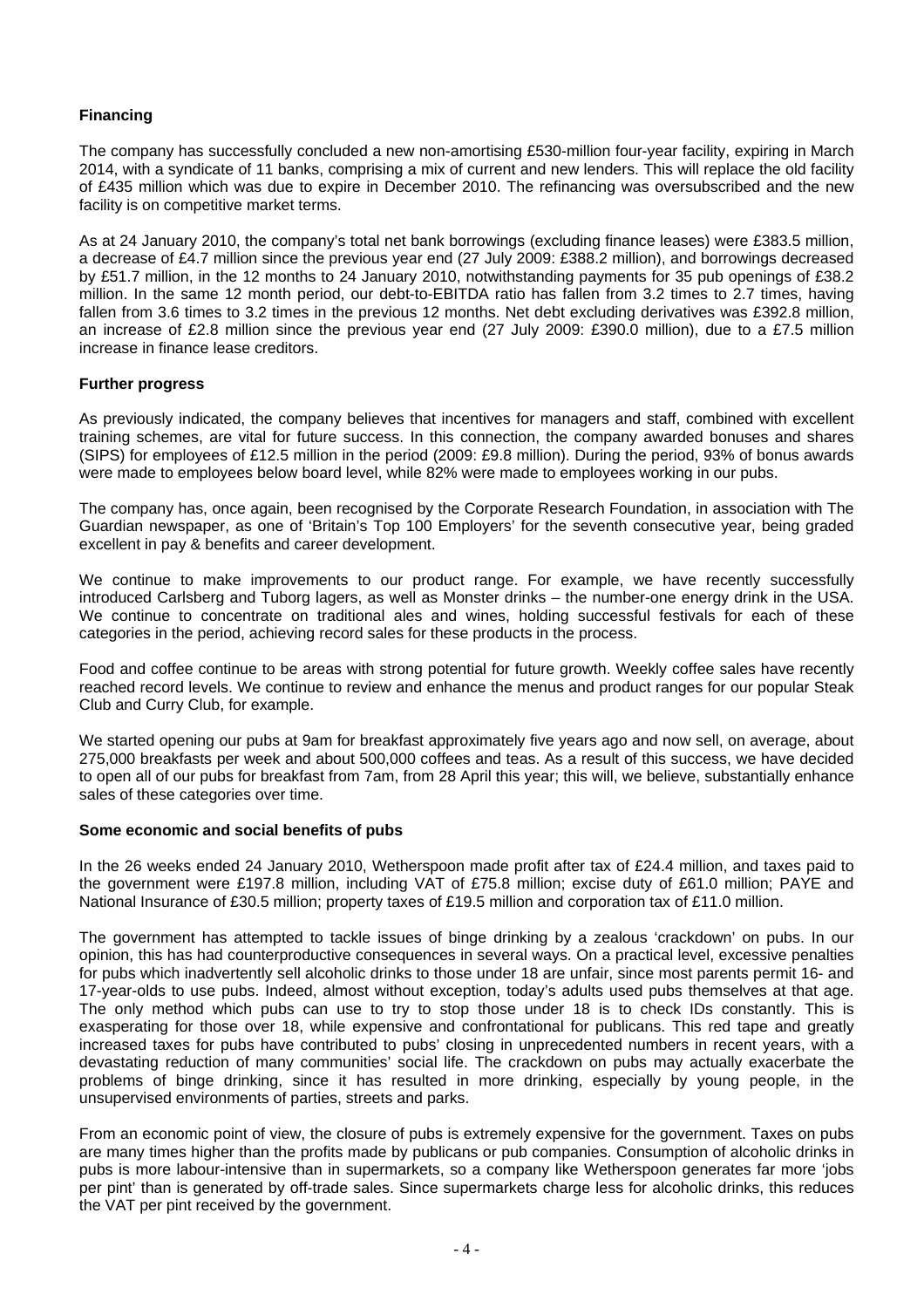In January 2010, the government's attitude to pubs became yet more absurd: police have been instructed to recruit and employ those under 18 to try to buy alcoholic products in pubs, under police supervision. Should these purchases be 'successful' on two occasions, within a specified period, pubs' licences are reviewed by the local licensing authorities, with devastating financial and personal consequences for publicans and their staff. This sort of entrapment is prohibited in most areas of the law; it is an astonishing error of judgement to use such draconian tactics against pubs which are regarded by the great majority of people as extremely valuable social institutions.

Rather than a confrontational and dictatorial approach, we believe the government would be better to adopt the approach of a significant number of local authorities, police forces, pub companies and individual licensees who have joined together to create "best bar none" and "pubwatch" schemes. These involve the authorities and pubs creating a joint committee to supervise the implementation of plans for improving behaviour in town and city centres. They involve liaising on busy evenings using emails or paging systems, the identification and banning of troublesome customers and a number of other mundane but effective solutions to the problems which can occur. Successful schemes have been implemented in cities such as Manchester and Aberdeen and towns such as Swindon and Cleckheaton and have produced tangible improvements to behaviour. As in many areas, cooperation and commonsense are more effective than headline-grabbing and ill-thought-out initiatives.

#### **Current trading and outlook**

Sales and profits in the six months under review were at record levels, notwithstanding the immense pressure on the pub business from government legislation, thanks, above all, to the great efforts of all of our staff. Trading in the 6 weeks to 7 March 2010 continues on a similar trend to last year, with like-for-like sales down 0.4% and total sales increasing by 3.9%. As a result of our sales, profits and free cash flow, together with our continued efforts to improve every area of the business, I remain confident of our future prospects

**Tim Martin Chairman**  11 March 2010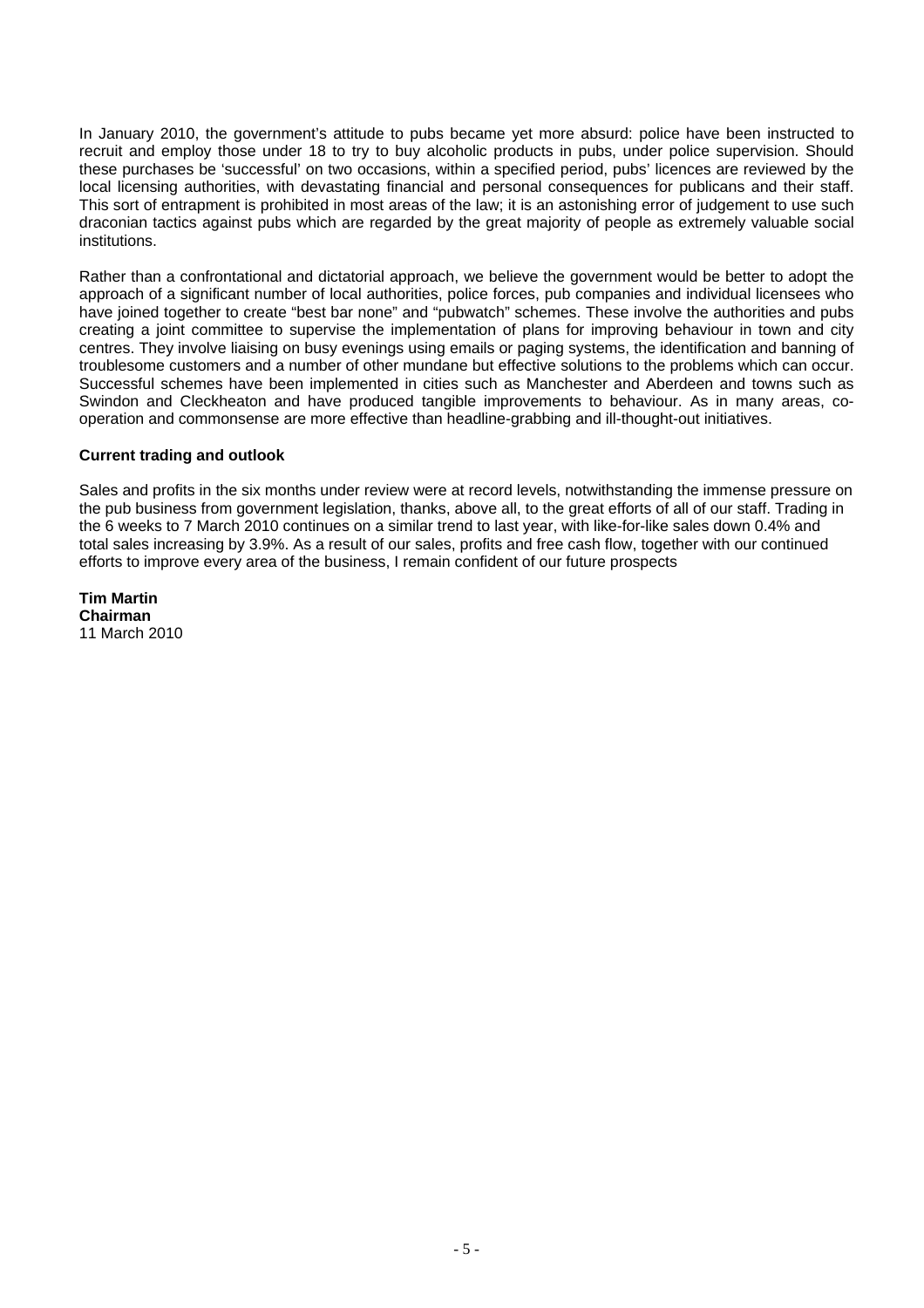## **Income statement** for the 26 weeks ended 24 January 2010

|                                                 |                | <b>Unaudited</b><br>26 weeks<br>ended<br>24 January | Unaudited<br>26 weeks<br>ended<br>25 January | Audited<br>52 weeks<br>ended<br>26 July |
|-------------------------------------------------|----------------|-----------------------------------------------------|----------------------------------------------|-----------------------------------------|
|                                                 |                | 2010                                                | 2009                                         | 2009                                    |
|                                                 |                | £000                                                | £000                                         | £000                                    |
| <b>Revenue</b>                                  | 4              | 488,132                                             | 468,718                                      | 955,119                                 |
| Operating costs                                 |                | (439, 277)                                          | (421,884)                                    | (858, 118)                              |
|                                                 |                |                                                     |                                              |                                         |
| Operating profit before exceptional items       | 6              | 48,855                                              | 46,834                                       | 97,001                                  |
| <b>Exceptional items</b>                        | 5              |                                                     | (4, 542)                                     | (21,920)                                |
|                                                 |                |                                                     |                                              |                                         |
| <b>Operating profit</b>                         |                | 48,855                                              | 42,292                                       | 75,081                                  |
| Finance income                                  |                | 5                                                   | 236                                          | 336                                     |
| Finance costs                                   |                | (12, 642)                                           | (16, 273)                                    | (31, 182)                               |
| Fair value (loss)/gain on financial derivatives | 5              |                                                     | (679)                                        | 794                                     |
|                                                 |                |                                                     |                                              |                                         |
| <b>Profit before tax</b>                        |                | 36,218                                              | 25,576                                       | 45,029                                  |
| Income tax expense                              | $\overline{7}$ | (11, 843)                                           | (8, 228)                                     | (19,730)                                |
|                                                 |                |                                                     |                                              |                                         |
| Profit for the period                           |                | 24,375                                              | 17,348                                       | 25,299                                  |
|                                                 |                |                                                     |                                              |                                         |
| Earnings per share (pence)                      | 8              |                                                     |                                              |                                         |
| Earnings per ordinary share                     |                | 17.5                                                | 12.5                                         | 18.2                                    |
| Adjusted earnings per ordinary share            |                | 17.5                                                | 16.0                                         | 32.6                                    |
| Fully diluted earnings per share                |                | 17.5                                                | 12.5                                         | 18.2                                    |
| Adjusted diluted earnings per share             |                | 17.5                                                | 16.0                                         | 32.6                                    |

All activities relate to continuing operations.

# **Statement of comprehensive income** for the 26 weeks ended 24 January 2010

|                                                                                       | <b>Unaudited</b><br>26 weeks<br>ended<br>24 January<br>2010<br>£000 | Unaudited<br>26 weeks<br>ended<br>25 January<br>2009<br>£000 | Audited<br>52 weeks<br>ended<br>26 July<br>2009<br>£000 |
|---------------------------------------------------------------------------------------|---------------------------------------------------------------------|--------------------------------------------------------------|---------------------------------------------------------|
| 13<br>Cash flow hedges: loss taken to equity<br>Tax on items taken directly to equity | (12, 261)<br>3,433                                                  | (53,035)<br>14,850                                           | (35,934)<br>10,062                                      |
| Net loss recognised directly in equity                                                | (8,828)                                                             | (38, 185)                                                    | (25, 872)                                               |
| Profit for the period                                                                 | 24,375                                                              | 17,348                                                       | 25,299                                                  |
| Total comprehensive income/(loss) for the<br>period                                   | 15,547                                                              | (20, 837)                                                    | (573)                                                   |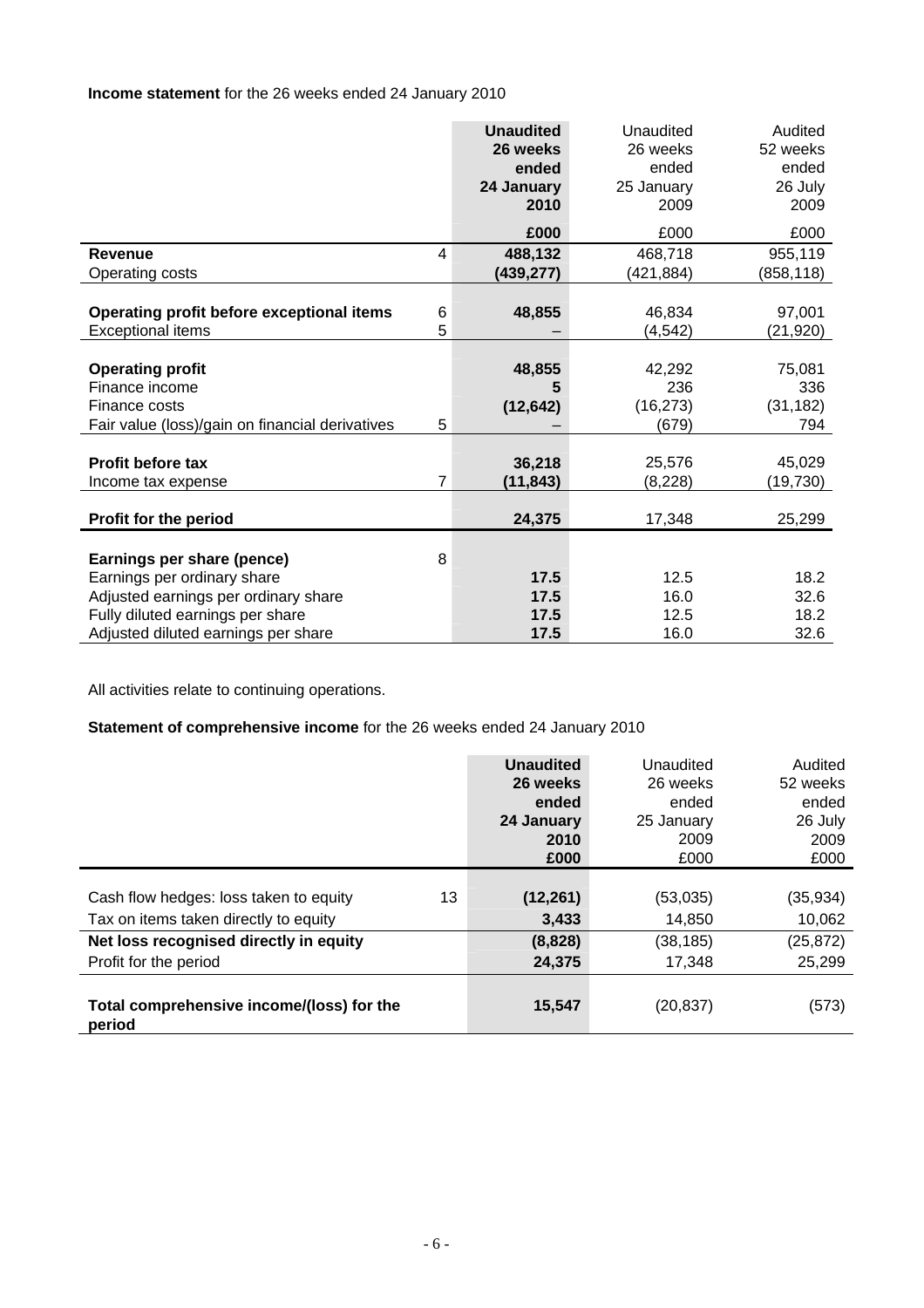

# **Cash flow statement** for the 26 weeks ended 24 January 2010

|                                                               | <b>Notes</b> | <b>Unaudited</b> | <b>Unaudited</b> | Unaudited  | Unaudited  | Audited   | Audited   |
|---------------------------------------------------------------|--------------|------------------|------------------|------------|------------|-----------|-----------|
|                                                               |              | 26 weeks         | 26 weeks         | 26 weeks   | 26 weeks   | 52 weeks  | 52 weeks  |
|                                                               |              | ended            | ended            | ended      | ended      | ended     | ended     |
|                                                               |              | 24 January       | 24 January       | 25 January | 25 January | 26 July   | 26 July   |
|                                                               |              | 2010             | 2010             | 2009       | 2009       | 2009      | 2009      |
|                                                               |              | £000             | £000             | £000       | £000       | £000      | £000      |
| Cash flows from operating activities                          |              |                  |                  |            |            |           |           |
| Cash generated from operations                                | 9            | 60,916           | 60,916           | 78,741     | 78,741     | 171,850   | 171,850   |
| Interest received                                             |              |                  |                  | 286        | 286        | 460       | 460       |
| Interest paid                                                 |              | (15, 779)        | (15, 779)        | (20, 910)  | (20, 910)  | (35, 317) | (35, 317) |
|                                                               |              |                  |                  |            |            |           |           |
| Corporation tax paid<br>Purchase of own shares                |              | (11, 029)        | (11, 029)        | (10, 077)  | (10,077)   | (20, 497) | (20, 497) |
| for share-based payments                                      |              | (3, 409)         | (3, 409)         | (4,036)    | (4,036)    | (6,003)   | (6,003)   |
| Net cash inflow from operating activities                     |              | 30,699           | 30,699           | 44,004     | 44,004     | 110,493   | 110,493   |
|                                                               |              |                  |                  |            |            |           |           |
| Cash flows from investing activities                          |              |                  |                  |            |            |           |           |
| Purchase of property, plant and equipment                     |              | (7, 804)         | (7, 804)         | (4,045)    | (4,045)    | (9,546)   | (9, 546)  |
| Purchase of intangible assets                                 |              | (1,636)          | (1,636)          | (794)      | (794)      | (1, 453)  | (1, 453)  |
| Purchase of lease premiums                                    |              | (1, 120)         |                  |            |            | (931)     |           |
| Proceeds of sale of property, plant and equipment             |              |                  |                  |            |            | 495       |           |
| Investment in new pubs and pub extensions                     |              | (23, 199)        |                  | (23,907)   |            | (36, 899) |           |
| Net cash outflow from investing activities                    |              | (33, 759)        | (9, 440)         | (28, 746)  | (4, 839)   | (48, 334) | (10, 999) |
|                                                               |              |                  |                  |            |            |           |           |
| Cash flows from financing activities<br>Equity dividends paid |              |                  |                  | (10, 439)  |            | (10, 439) |           |
| Proceeds from issue of ordinary shares                        |              | 303              |                  | 81         |            | 580       |           |
| Repayment of US private placement                             |              | (87, 218)        |                  |            |            |           |           |
| Advances/(repayments) under bank loans                        |              | 81,268           |                  | 135        |            | (44, 051) |           |
| Advances under finance leases                                 |              | 9,089            |                  |            |            |           |           |
| Finance costs on new loan                                     |              |                  |                  |            |            | (208)     |           |
| Finance lease payments                                        |              | (1,643)          |                  | (474)      |            | (889)     |           |
| Net cash inflow/(outflow) from financing                      |              |                  |                  |            |            |           |           |
| activities                                                    |              | 1,799            |                  | (10, 697)  |            | (55,007)  |           |
| Net change in cash and cash equivalents                       |              | (1, 261)         |                  | 4,561      |            | 7,152     |           |
| Opening cash and cash equivalents                             |              | 23,604           |                  | 16,452     |            | 16,452    |           |
| <b>Closing cash and cash equivalents</b>                      |              | 22,343           |                  | 21,013     |            | 23,604    |           |
| Free cash flow                                                |              |                  | 21,259           |            | 39,165     |           | 99,494    |
|                                                               |              |                  |                  |            |            |           |           |
| Free cash flow per ordinary share                             | 8            |                  | 15.3p            |            | 28.2p      |           | 71.7p     |
|                                                               |              |                  |                  |            |            |           |           |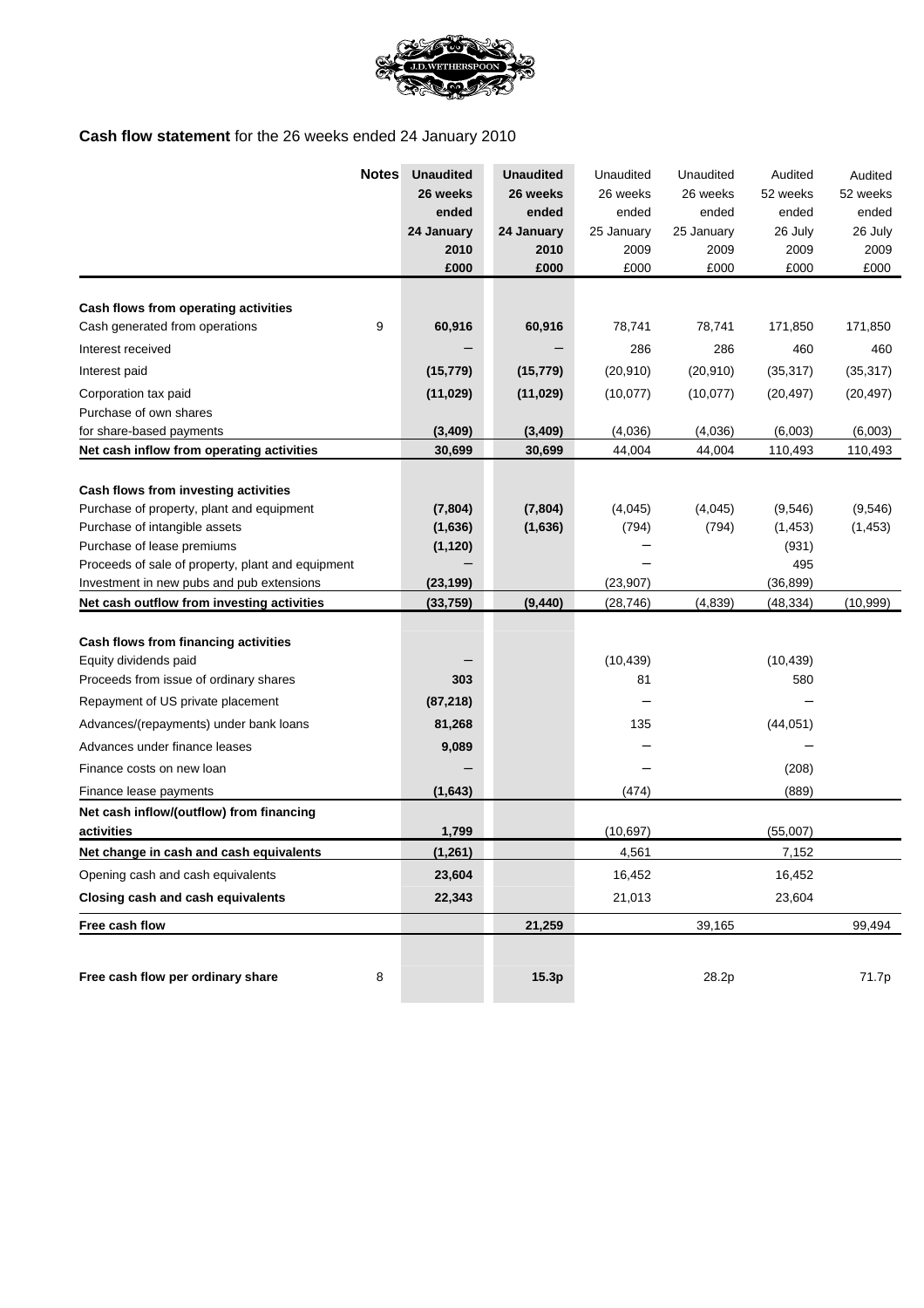# **Balance sheet** as at 24 January 2010

|                                                    | <b>Notes</b> | <b>Unaudited</b> | Unaudited  | Audited    |
|----------------------------------------------------|--------------|------------------|------------|------------|
|                                                    |              | 24 January       | 25 January | 26 July    |
|                                                    |              | 2010             | 2009       | 2009       |
|                                                    |              | £000             | £000       | £000       |
|                                                    |              |                  |            |            |
| <b>Assets</b>                                      |              |                  |            |            |
| <b>Non-current assets</b>                          | 10           | 785,059          | 794,186    | 773,903    |
| Property, plant and equipment<br>Intangible assets | 11           | 6,213            | 4,739      | 4,858      |
| Deferred tax assets                                |              | 14,199           | 15,675     | 10,766     |
| Other non-current assets                           | 12           | 8,964            | 7,248      | 7,969      |
|                                                    |              | 814,435          | 821,848    | 797,496    |
|                                                    |              |                  |            |            |
| <b>Current assets</b>                              |              |                  |            |            |
| Inventories                                        |              | 16,716           | 18,191     | 17,954     |
| Other receivables                                  |              | 22,028           | 15,422     | 16,326     |
| Assets held for sale                               |              | 1,135            | 595        | 1,135      |
| Cash and cash equivalents                          | 13           | 22,343           | 21,013     | 23,604     |
| Derivative financial instruments                   |              |                  | 19,527     |            |
|                                                    |              | 62,222           | 74,748     | 59,019     |
|                                                    |              |                  |            |            |
| <b>Total assets</b>                                |              | 876,657          | 896,596    | 856,515    |
|                                                    |              |                  |            |            |
| <b>Liabilities</b><br><b>Current liabilities</b>   |              |                  |            |            |
| Trade and other payables                           |              | (134, 199)       | (122, 872) | (143, 710) |
| Financial liabilities due in one year              |              | (408, 576)       | (107, 677) | (102, 811) |
| Derivative financial instruments                   |              |                  | (4, 595)   | (555)      |
| due in one year                                    |              |                  |            |            |
| Current income tax liabilities                     |              | (11, 390)        | (9, 255)   | (11, 409)  |
|                                                    |              | (554, 165)       | (244, 399) | (258, 485) |
|                                                    |              |                  |            |            |
| <b>Non-current liabilities</b>                     |              |                  |            |            |
| <b>Financial liabilities</b>                       |              | (6, 516)         | (370, 320) | (310, 341) |
| Derivative financial instruments                   |              | (48, 258)        | (49, 975)  | (35, 919)  |
| Deferred tax liabilities                           |              | (78, 466)        | (78, 826)  | (77, 633)  |
| Provisions and other liabilities                   |              | (7, 355)         | (6,024)    | (6, 443)   |
|                                                    |              | (140, 595)       | (505, 145) | (430, 336) |
|                                                    |              |                  |            |            |
| <b>Net assets</b>                                  |              | 181,897          | 147,052    | 167,694    |
| Shareholders' equity                               |              |                  |            |            |
| Ordinary shares                                    | 15           | 2,781            | 2,776      | 2,779      |
| Share premium account                              |              | 142,757          | 141,960    | 142,456    |
| Capital redemption reserve                         |              | 1,646            | 1,646      | 1,646      |
| Hedging reserve                                    |              | (35, 112)        | (38, 597)  | (26, 284)  |
| Retained earnings                                  |              | 69,825           | 39,267     | 47,097     |
|                                                    |              |                  |            |            |
| <b>Total shareholders' equity</b>                  |              | 181,897          | 147,052    | 167,694    |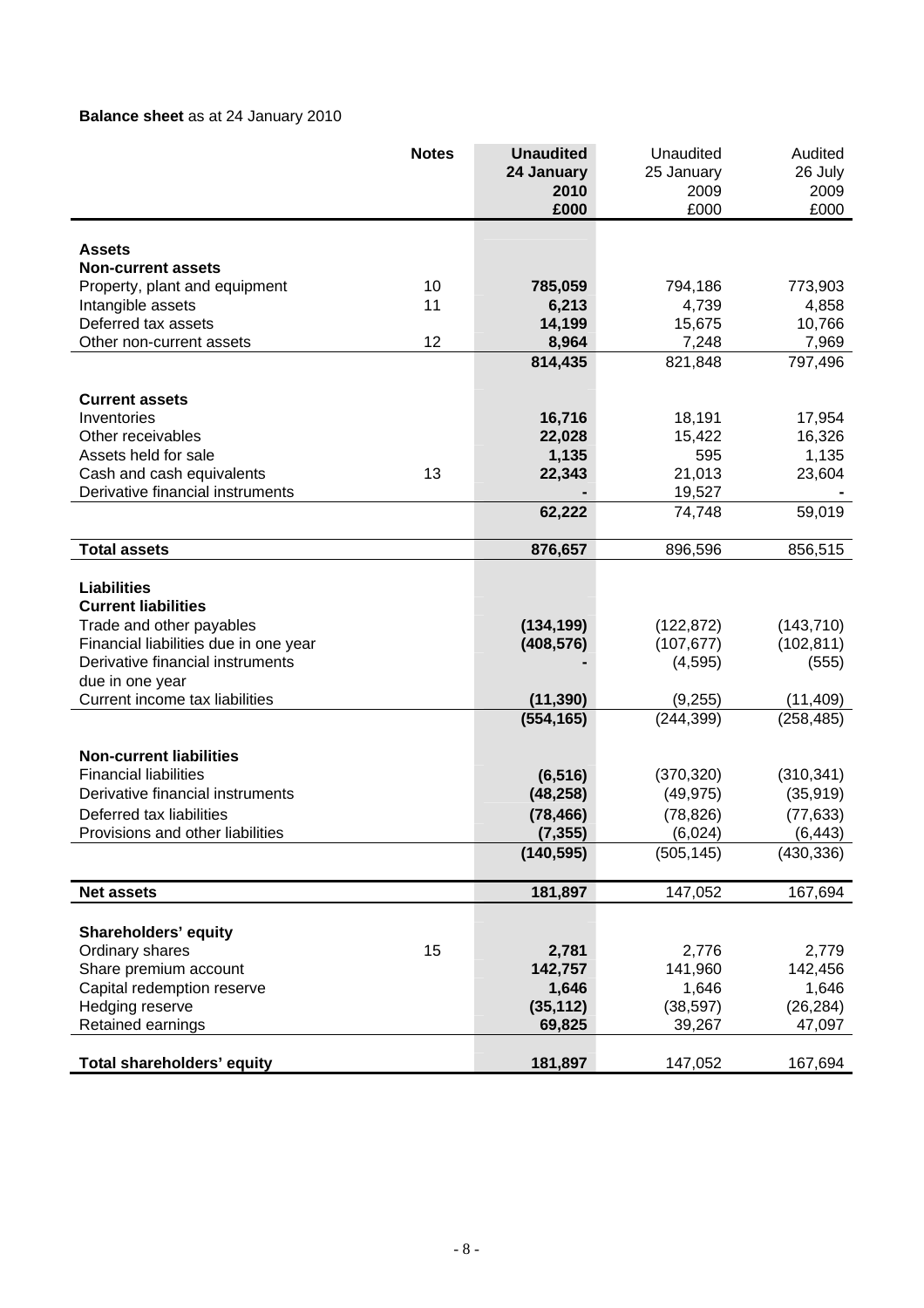# **Statement of changes in shareholders' equity**

|                                       | Called-up | Share   | Capital    |           |           |           |
|---------------------------------------|-----------|---------|------------|-----------|-----------|-----------|
|                                       | share     | premium | redemption | Hedging   | Retained  |           |
|                                       | capital   | account | reserve    | reserve   | earnings  | Total     |
|                                       | £000      | £000    | £000       | £000      | £000      | £000      |
|                                       |           |         |            |           |           |           |
| At 27 July 2008                       | 2,775     | 141,880 | 1,646      | (412)     | 34,659    | 180,548   |
| Exercise of options                   |           | 80      |            |           |           | 81        |
| Share-based payment charges           |           |         |            |           | 1,735     | 1,735     |
| Purchase of shares held in trust      |           |         |            |           | (4,036)   | (4,036)   |
| Profit for the period                 |           |         |            |           | 17,348    | 17,348    |
| Cash flow hedges: taken to equity     |           |         |            | (53,035)  |           | (53,035)  |
| Tax on items taken directly to equity |           |         |            | 14,850    |           | 14,850    |
| <b>Dividends</b>                      |           |         |            |           | (10, 439) | (10, 439) |
| At 25 January 2009                    | 2,776     | 141,960 | 1,646      | (38, 597) | 39,267    | 147,052   |
| Exercise of options                   | 3         | 496     |            |           |           | 499       |
| Share-based payment charges           |           |         |            |           | 1,857     | 1,857     |
| Purchase of shares held in trust      |           |         |            |           | (1,978)   | (1,978)   |
| Profit for the period                 |           |         |            |           |           | 7,951     |
|                                       |           |         |            |           | 7,951     |           |
| Cash flow hedges: taken to equity     |           |         |            | 17,101    |           | 17,101    |
| Tax on items taken directly to equity |           |         | —          | (4,788)   |           | (4,788)   |
| At 26 July 2009                       | 2,779     | 142,456 | 1,646      | (26, 284) | 47,097    | 167,694   |
| Exercise of options                   | 2         | 301     |            |           |           | 303       |
| Share-based payment charges           |           |         |            |           | 1,762     | 1,762     |
| Purchase of shares held in trust      |           |         |            |           | (3,409)   | (3, 409)  |
| Profit for the period                 |           |         |            |           | 24,375    | 24,375    |
| Cash flow hedges: taken to equity     |           |         |            | (12, 261) |           | (12, 261) |
| Tax on items taken directly to equity |           |         |            | 3,433     |           | 3,433     |
|                                       |           |         |            |           |           |           |
| At 24 January 2010                    | 2,781     | 142,757 | 1,646      | (35, 112) | 69,825    | 181,897   |
|                                       |           |         |            |           |           |           |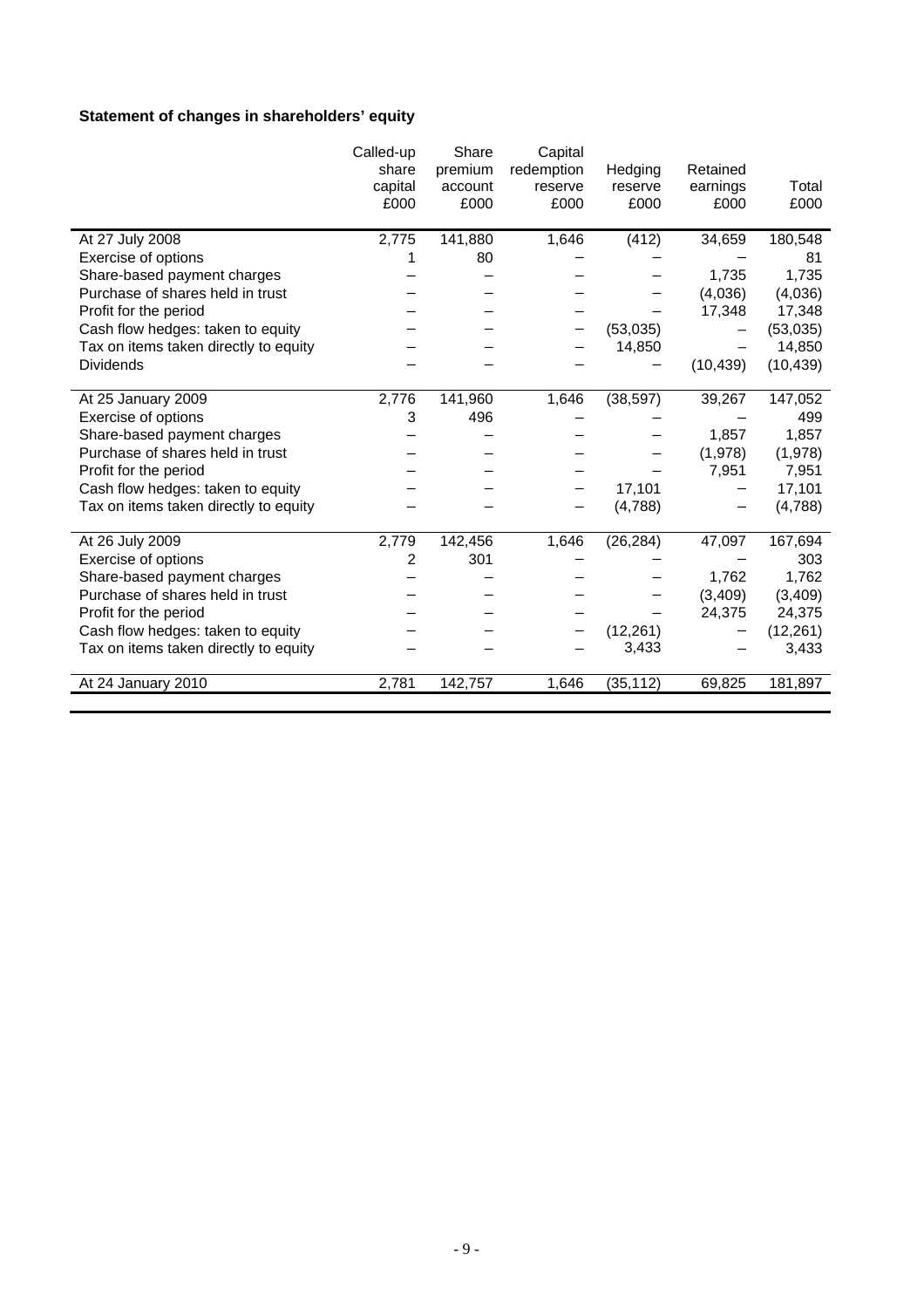### **Notes**

## **1. General information**

The company is a public limited company, incorporated and domiciled in the UK. Its registered office address is: J D Wetherspoon plc, Reeds Crescent, Watford, WD24 4QL

The company is listed on the London Stock Exchange.

This condensed half-yearly financial information was approved for issue on 11 March 2010.

These interim financial results do not comprise statutory accounts within the meaning of Sections 434 and 435 of the Companies Act 2006. Statutory accounts for the year ended 26 July 2009 were approved by the board of directors on 11 September 2009 and delivered to the Registrar of Companies. The report of the auditors on those accounts was unqualified, did not contain an emphasis-of-matter paragraph and did not contain any statement under Sections 498 to 502 of the Companies Act 2006.

The business is subject to minor seasonal fluctuations, dependent on public holidays and the weather.

There are no changes to the risks and uncertainties as set out in the financial statements for the 52 weeks ended 26 July 2009, which may affect the company's performance in the next six months. The most significant risks relate to regulation of the sale of alcohol and availability of funds.

## **2. Basis of preparation**

This condensed half-yearly financial information of J D Wetherspoon plc (the 'Company'), which is abridged and unaudited, has been prepared in accordance with the Disclosure and Transparency Rules of the Financial Services Authority and with International Accounting Standards (IAS) 34, Interim Financial Reporting, as adopted by the European Union. This half-yearly condensed consolidated financial report should be read in conjunction with the annual financial statements for the year ended 26 July 2009 which have been prepared in accordance with IFRSs, as adopted by the European Union.

The financial information for the year ended 26 July 2009 is extracted from the statutory accounts of the Company for that year.

The interim accounts for the period ended 24 January 2010 and the comparatives to 25 January 2009 are unaudited, but have been reviewed by the auditors. A copy of the review report is included at the end of this report.

#### **3. Accounting policies**

Except as described below, the accounting policies applied are consistent with those of the annual financial statements for the year ended 26 July 2009, as described in those annual financial statements.

Taxes on income in the interim periods are accrued using the tax rate which would be applicable to expected total annual earnings.

The accounting policies adopted in the preparation of the interim report are consistent with those applied in the preparation of the Company's annual report for the year ended 26 July 2009, except for the adoption of new standards and interpretations as noted below:

IFRS 2: share-based payments – vesting conditions and cancellations

The amended standard changes the definition of vesting conditions and prescribes the accounting treatment of an award which is effectively cancelled, owing to non-vesting conditions not being satisfied. The adoption of the amendment had no impact on the Company's results or financial position.

#### IAS 32: financial instruments – disclosure

The amended standard requires additional disclosure about fair value measurement and liquidity risk. The disclosures will be incorporated in the accounts for the year to 25 July 2010.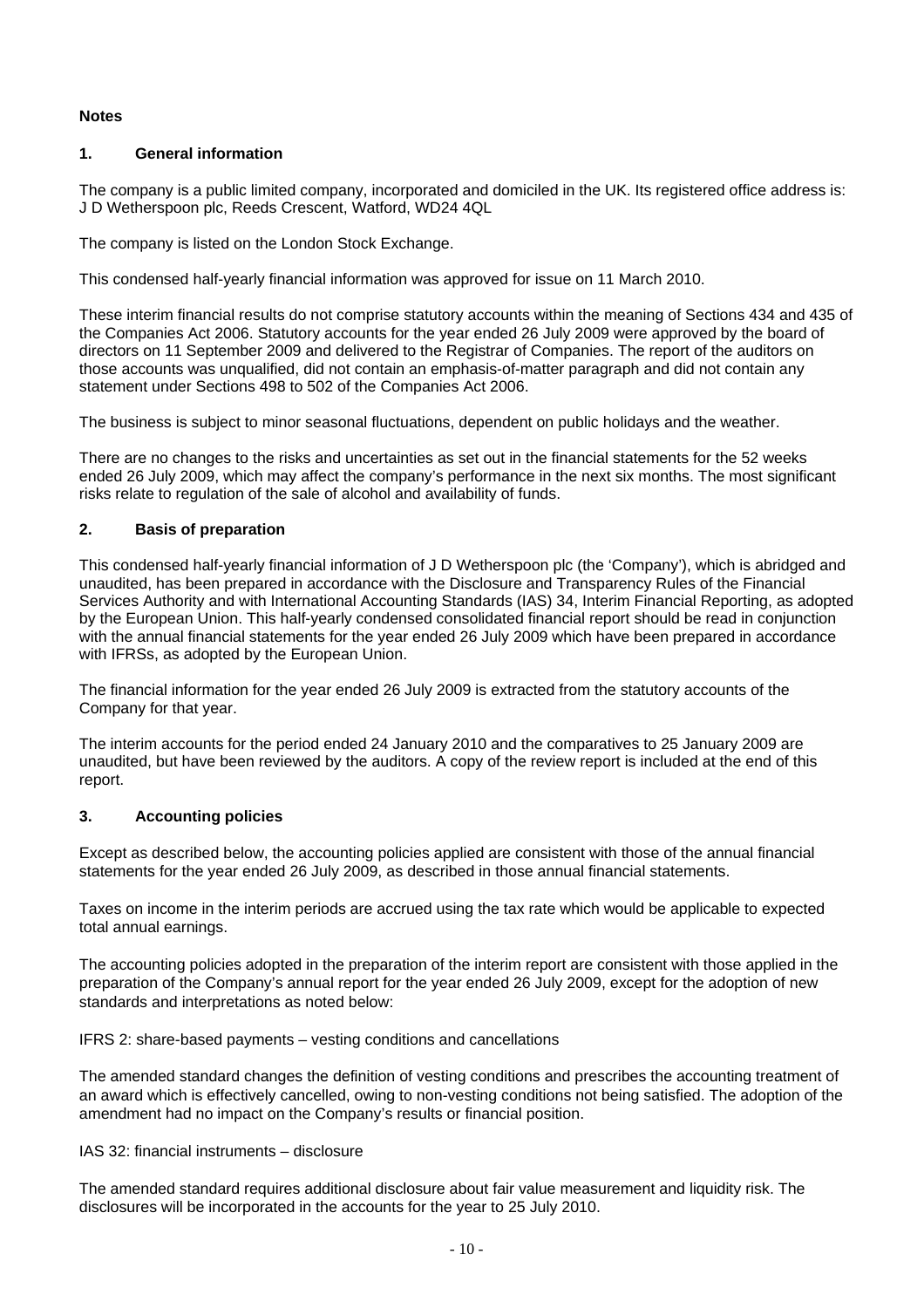#### IAS 1: revised presentation of financial statements

The revised standard introduces the statement of comprehensive income which presents all items of recognised income and expense, in either one single statement or two linked statements. The Company has elected to present two statements and to retain the existing names of the primary statements, with the exception of the 'Statement of recognised gains & losses' which has been renamed to become 'Statement of comprehensive income'.

#### IAS 23: borrowing costs (revised)

The revised statement requires the capitalisation of borrowing costs, when such costs relate to an asset which necessarily takes a substantial amount of time to get ready for its intended use of sale. The adoption of the revised standard has had no impact on the Company's results or financial position.

#### IFRS 8 – Operating segments

This standard has had no impact on the Company as it operates only in a single segment (that of public houses) and single geography (United Kingdom) and this also forms the basis on which the business is managed.

The following new standards, amendments to standards or interpretations are mandatory for the first time for the financial year beginning 27 July 2009, but are not currently relevant for the Company:

- IFRIC 12, service concession arrangements
- IFRIC 13, customer loyalty programmes
- IFRIC 14, IAS 19, the limit on a defined benefit asset, minimum funding requirements and their interaction
- IFRIC 15, agreements for the construction of real estate
- IFRIC 16, hedges of a net investment in a foreign operation
- IFRIC 17, distributions of non-cash assets to owners
- IFRIC 18, transfers of assets from customers
- IAS 39 (amendment), financial instruments, recognition and measurement
- IFRS 3 (revised), business combinations

#### **4. Revenue**

| Revenue disclosed in the income statement is analysed as follows: | <b>Unaudited</b> | Unaudited  | Audited  |
|-------------------------------------------------------------------|------------------|------------|----------|
|                                                                   | 26 weeks         | 26 weeks   | 52 weeks |
|                                                                   | ended            | ended      | ended    |
|                                                                   | 24 January       | 25 January | 26 July  |
|                                                                   | 2010             | 2009       | 2009     |
|                                                                   | £000             | £000       | £000     |
|                                                                   |                  |            |          |
| Sales of food, beverages and machine income                       | 488.132          | 468,718    | 955,119  |

The Company trades in one business segment (that of operating managed public houses) and one geographical segment (being the United Kingdom).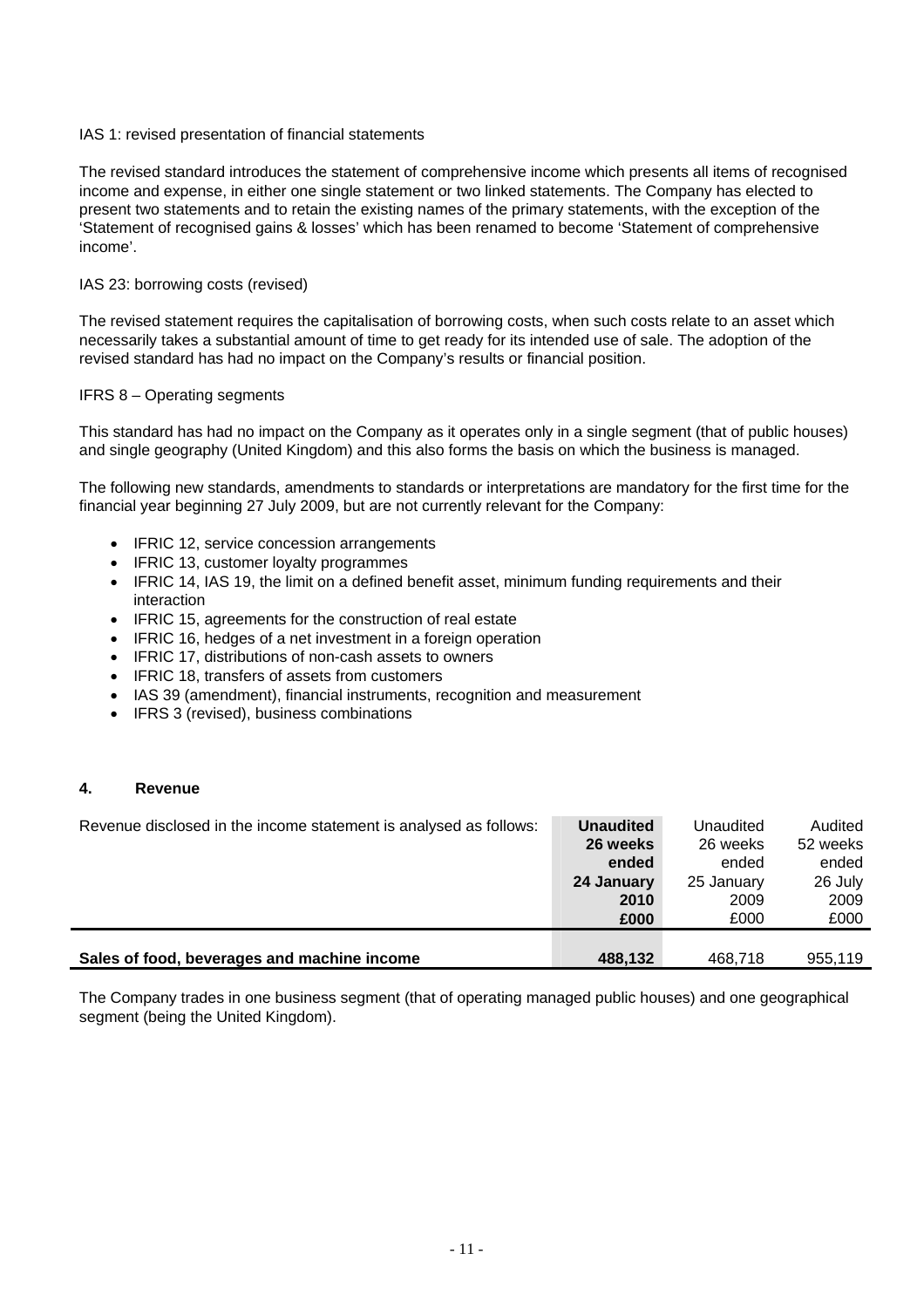# **5. Exceptional Items**

|                                           | <b>Unaudited</b><br>26 weeks | Unaudited<br>26 weeks | Unaudited<br>26 weeks |
|-------------------------------------------|------------------------------|-----------------------|-----------------------|
|                                           | ended                        | ended                 | ended                 |
|                                           | 24 January<br>2010           | 25 January            | 25 January            |
|                                           |                              | 2009                  | 2009                  |
|                                           | £000                         | £000                  | £000                  |
| <b>Operating items</b>                    |                              |                       |                       |
| Impairment of property and fixed assets   |                              |                       | 15,951                |
| Property-related disposals and write-offs |                              | 3,147                 | 4,404                 |
| Litigation costs                          |                              | 1,395                 | 1,565                 |
| Operating exceptional items               |                              | 4,542                 | 21,920                |
| <b>Non-operating items</b>                |                              |                       |                       |
| Fair value gain/(loss) on derivatives     |                              | 679                   | (794)                 |
|                                           |                              |                       |                       |
| Total exceptional items                   |                              | 5,221                 | 21,126                |
| Tax on exceptional items                  |                              | (391)                 | (1,224)               |
|                                           |                              | 4,830                 | 19,902                |

# **6. Operating profit before exceptional items**

| This is stated after charging/(crediting):    | <b>Unaudited</b> | Unaudited  | Audited  |
|-----------------------------------------------|------------------|------------|----------|
|                                               | 26 weeks         | 26 weeks   | 52 weeks |
|                                               | ended            | ended      | ended    |
|                                               | 24 January       | 25 January | 26 July  |
|                                               | 2010             | 2009       | 2009     |
|                                               | £000             | £000       | £000     |
| Operating lease payments                      |                  |            |          |
| - land and building                           |                  |            |          |
| · minimum lease payments                      | 24,174           | 22,394     | 45,390   |
| • contingent rents                            | 6,359            | 6,468      | 13,136   |
| - equipment and vehicles                      | 147              | 140        | 534      |
| Repairs and maintenance                       | 16,953           | 13,202     | 28,713   |
| Rent receivable                               | (259)            | (283)      | (709)    |
| Depreciation of property, plant and equipment |                  |            |          |
| - owned assets                                | 20,119           | 21,119     | 42,998   |
| - assets held under finance leases            | 1,530            | 482        | 985      |
| Amortisation of intangible assets             | 405              | 472        | 878      |
| Amortisation of non-current assets            | 122              | 118        | 235      |
| Share-based payment charges                   | 1,762            | 1,735      | 3,592    |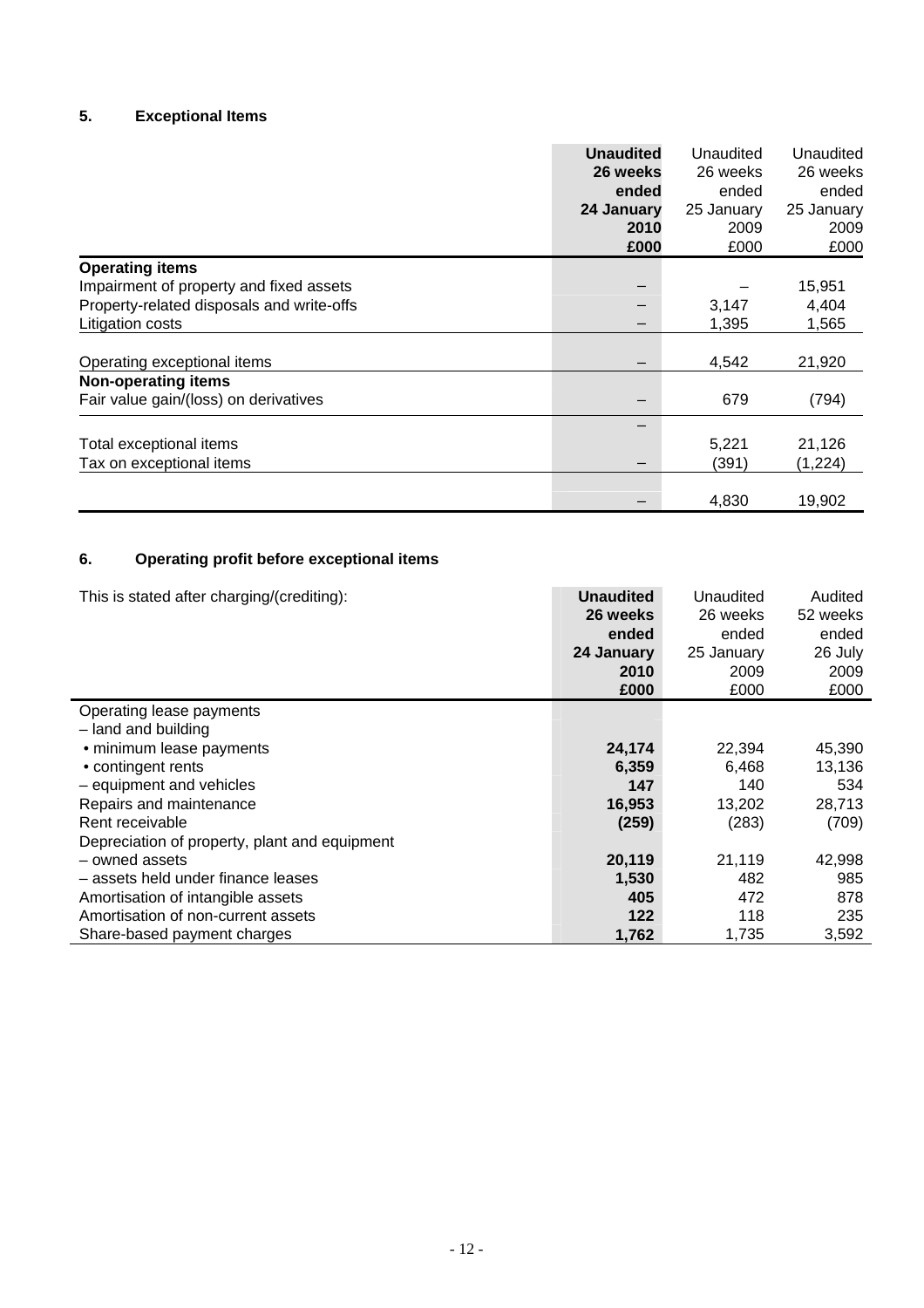# **7. Taxation**

The taxation charge for the period ended 24 January 2010 is calculated by applying an estimate of the effective tax rate of 32.7% for the year ending 25 July 2010 (2009: 32.2%). The UK standard rate of corporation tax is 28% (2009: 28%), with the latest estimate of the current tax payable on profits for the financial year ending 25 July 2010 being 30.4% (2009: 32.4%).

|                                                | <b>Unaudited</b> | Unaudited  | Audited  |
|------------------------------------------------|------------------|------------|----------|
|                                                | 26 weeks         | 26 weeks   | 52 weeks |
|                                                | ended            | ended      | ended    |
|                                                | 24 January       | 25 January | 26 July  |
|                                                | 2010             | 2009       | 2009     |
|                                                | £000             | £000       | £000     |
| Current tax                                    | 11,010           | 8,875      | 21,449   |
| Deferred tax                                   |                  |            |          |
| Origination and reversal of timing differences | 833              | (647)      | (1,719)  |
| Tax charge in the income statement             | 11,843           | 8,228      | 19,730   |

## **8. Earnings and free cash flow per share**

Basic earnings per share has been calculated by dividing the profit attributable to equity holders of £24,375,000 (January 2009: £17,348,000; July 2009: £25,299,000) by the weighted average number of shares in issue during the period of 139,014,516 (January 2009: 138,791,631; July 2009: 138,826,552).

Diluted earnings per share has been calculated on a similar basis, taking account of 68,994 (January 2009: 6,696; July 2009: 23,981) dilutive potential shares under option, giving a weighted average number of ordinary shares adjusted for the effect of dilution of 139,083,510 (January 2009: 138,798,327; July 2009: 138,850,533).

Adjusted earnings per share has also been included to reflect the exclusion of exceptional items and the fair value loss on financial derivatives.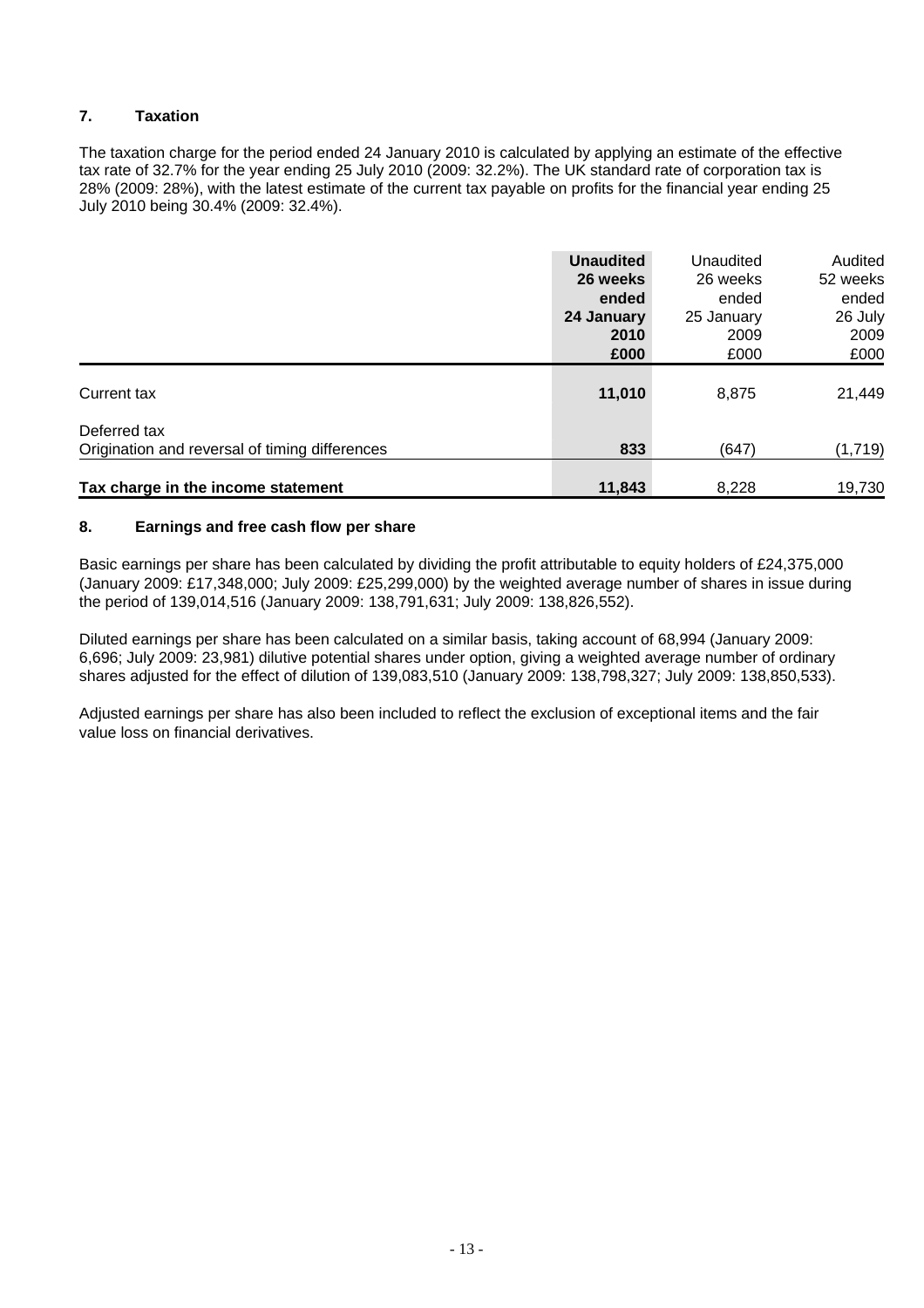### **Earnings per share**

|                                         | <b>Unaudited</b><br>26 weeks<br>ended<br>24 January<br>2010<br>£000 | Unaudited<br>26 weeks<br>ended<br>25 January<br>2009<br>£000 | Audited<br>52 weeks<br>ended<br>26 July<br>2009<br>£000 |
|-----------------------------------------|---------------------------------------------------------------------|--------------------------------------------------------------|---------------------------------------------------------|
|                                         |                                                                     |                                                              |                                                         |
| Profit for the period<br>Adjustments    | 24,375                                                              | 17,348                                                       | 25,299                                                  |
| Operating exceptional items (note 5)    |                                                                     | 4,542                                                        | 21,920                                                  |
| Fair value loss on derivatives (note 5) |                                                                     | 679                                                          | (794)                                                   |
|                                         |                                                                     |                                                              |                                                         |
| Tax on exceptional items                |                                                                     | (391)                                                        | (1, 224)                                                |
| Adjusted profit for the period          | 24,375                                                              | 22,178                                                       | 45,201                                                  |
| Basic earnings per share                | 17.5p                                                               | 12.5p                                                        | 18.2p                                                   |
| Adjusted earnings per share             | 17.5p                                                               | 16.0p                                                        | 32.6p                                                   |
| Diluted earnings per share              | 17.5p                                                               | 12.5p                                                        | 18.2p                                                   |
| Adjusted diluted earnings per share     | 17.5p                                                               | 16.0p                                                        | 32.6p                                                   |

#### **Free cash flow per share**

The calculation of free cash flow per share is based on the net cash generated by business activities and available for investment in new pub developments and extensions to current pubs, after funding interest, tax, all other reinvestment in pubs open at the start of the period and the purchase of own shares under the employee share-based schemes ('free cash flow'). It is calculated before taking account of proceeds from property disposals, inflows and outflows of financing from outside sources and dividend payments and is based on the same number of shares in issue as that for the calculation of basic earnings per share.

#### **9. Cash generated from operations**

|                                                                    | <b>Unaudited</b><br>26 weeks<br>ended<br>24 January<br>2010 | Unaudited<br>26 weeks<br>ended<br>25 January<br>2009 | Audited<br>52 weeks<br>ended<br>26 July<br>2009 |
|--------------------------------------------------------------------|-------------------------------------------------------------|------------------------------------------------------|-------------------------------------------------|
|                                                                    | £000                                                        | £000                                                 | £000                                            |
|                                                                    |                                                             |                                                      |                                                 |
| Operating profit                                                   | 48,855                                                      | 42,292                                               | 75,081                                          |
| Operating exceptional Items                                        |                                                             | 4,542                                                | 21,920                                          |
| Operating profit before exceptional items                          | 48,855                                                      | 46,834                                               | 97,001                                          |
| Depreciation and amortisation                                      | 22,176                                                      | 22,191                                               | 45,096                                          |
| Share-based payment charges                                        | 1,762                                                       | 1,735                                                | 3,592                                           |
|                                                                    | 72,793                                                      | 70.760                                               | 145,689                                         |
| Change in inventories                                              | 1,238                                                       | (2, 295)                                             | (2,058)                                         |
| Change in receivables                                              | (5,702)                                                     | (1,225)                                              | (2,689)                                         |
| Change in payables                                                 | (7,413)                                                     | 12,896                                               | 32,473                                          |
|                                                                    |                                                             |                                                      |                                                 |
| Net cash inflow from operating activities before exceptional items | 60,916                                                      | 80,136                                               | 173,415                                         |
| Outflow related to exceptional items                               |                                                             | (1, 395)                                             | (1, 565)                                        |
|                                                                    |                                                             |                                                      |                                                 |
| Net cash inflow from operating activities                          | 60,916                                                      | 78,741                                               | 171,850                                         |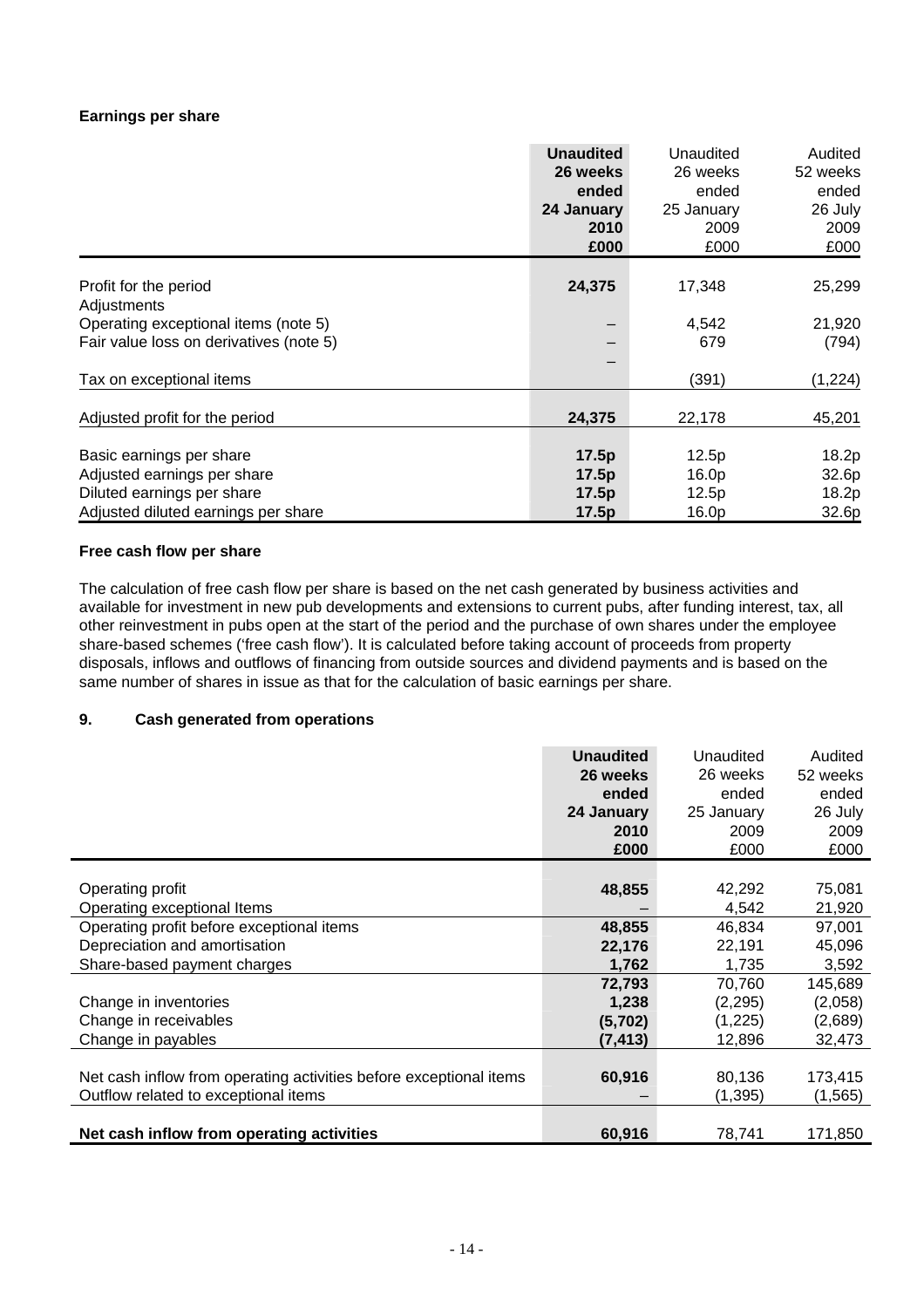# **10. Property, plant and equipment**

|                                                                                                | £000            |
|------------------------------------------------------------------------------------------------|-----------------|
| Net book amount at 27 July 2008                                                                | 792,741         |
| Additions                                                                                      | 26,985          |
| <b>Disposals</b>                                                                               | (3,791)         |
| Depreciation, impairment and other movements                                                   | (21, 749)       |
|                                                                                                |                 |
| Net book amount at 25 January 2009                                                             | 794,186         |
| Additions                                                                                      | 19,574          |
| Disposals and transfer to assets held for sale                                                 | (1,970)         |
| Depreciation, impairment and other movements                                                   | (38, 049)       |
| Reclassification                                                                               | 162             |
|                                                                                                |                 |
| Net book amount at 26 July 2009                                                                | 773,903         |
| Additions                                                                                      | 33,271<br>(466) |
| Disposals and transfer to assets held for sale<br>Depreciation, impairment and other movements | (21, 649)       |
|                                                                                                |                 |
| Net book amount at 24 January 2010                                                             | 785,059         |
|                                                                                                |                 |
|                                                                                                |                 |
| 11.<br>Intangible assets                                                                       |                 |
|                                                                                                | £000            |
|                                                                                                |                 |
| Net book amount at 27 July 2008                                                                | 4,417           |
| <b>Additions</b>                                                                               | 794             |
| Amortisation, impairment and other movements                                                   | (472)           |
| Net book amount at 25 January 2009                                                             | 4,739           |
| Additions                                                                                      | 693             |
| Amortisation, impairment and other movements                                                   | (412)           |
| Reclassification                                                                               | (162)           |
|                                                                                                |                 |
| Net book amount at 26 July 2009                                                                | 4,858           |
| Additions                                                                                      | 1,760           |
| Amortisation, impairment and other movements                                                   | (405)           |
| Net book amount at 24 January 2010                                                             | 6,213           |

Intangible assets all relate to computer software and development.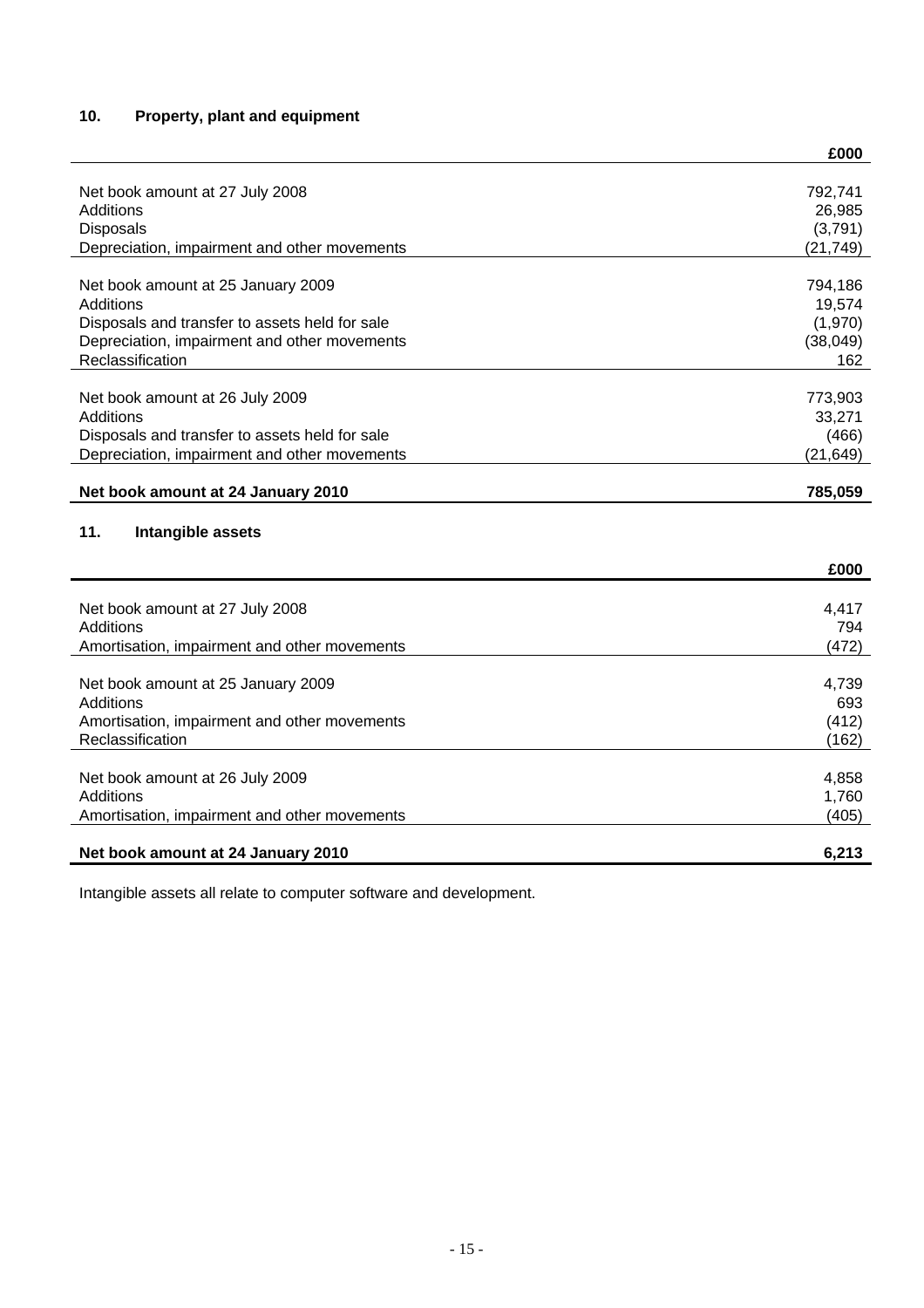## **12. Other non-current assets**

|                    | <b>Unaudited</b><br>26 weeks | Unaudited<br>26 weeks | Audited<br>52 weeks |
|--------------------|------------------------------|-----------------------|---------------------|
|                    | ended                        | ended                 | ended               |
|                    | 24 January                   | 25 January            | 26 July             |
|                    | 2010                         | 2009                  | 2009                |
|                    | £000                         | £000                  | £000                |
|                    |                              |                       |                     |
| Leasehold premiums | 8,964                        | 7,248                 | 7,969               |

## **13. Analysis of changes in net debt**

|                                              | 26 July 2009<br>£000 | Cash flows<br>£000 | Non-cash<br>Movement<br>£000 | $Re-$<br>allocation<br>£000 | 24 January<br>2010<br>£000 |
|----------------------------------------------|----------------------|--------------------|------------------------------|-----------------------------|----------------------------|
| Cash at bank                                 | 23.604               | (1,261)            |                              |                             | 22,343                     |
| Debt due in less than one year               | (101, 844)           | 96,121             | (477)                        | (399, 632)                  | (405, 832)                 |
| Debt due after one year                      | (309,461)            | (90, 171)          |                              | 399,632                     |                            |
| Derivative financial instrument - fair value | (477)                |                    | 477                          |                             |                            |
| hedge                                        |                      |                    |                              |                             |                            |
|                                              | (388,178)            | 4,689              |                              |                             | (383, 489)                 |
| Finance lease creditor                       | (1,846)              | (7, 446)           | (49)                         |                             | (9, 341)                   |
| Net borrowings                               | (390,024)            | (2,757)            | (49)                         |                             | (392, 830)                 |
| Derivative - cashflow hedge                  | (35,997)             |                    | (12,261)                     |                             | (48, 258)                  |
| Net debt                                     | (426, 021)           | (2.757)            | (12.310)                     |                             | (441,088)                  |
|                                              |                      |                    |                              |                             |                            |

The £12.3m non-cash movement on the cash flow hedge arises from the movement in fair value of the Company's interest-rate swaps .

## **14. Dividends paid and proposed**

|                                                                                          | <b>Unaudited</b><br>26 weeks | Unaudited<br>26 weeks | Audited<br>52 weeks |
|------------------------------------------------------------------------------------------|------------------------------|-----------------------|---------------------|
|                                                                                          | ended                        | ended                 | ended               |
|                                                                                          | 24 January                   | 25 January            | 26 July             |
|                                                                                          | 2010                         | 2009                  | 2009                |
|                                                                                          | £000                         | £000                  | £000                |
| Paid in the period 2009/10                                                               |                              |                       |                     |
| Final dividend for $2007/08 - 0p(2007/08 - 7.6p)$<br>Interim dividend for $2008/09 - 0p$ |                              | 10,439                | 10,439              |
|                                                                                          |                              |                       |                     |
| Dividends paid                                                                           |                              | 10,439                | 10,439              |
| Dividends per share in respect of the period                                             |                              |                       |                     |
| Final dividend                                                                           |                              |                       |                     |
| Interim dividend                                                                         | 26,422                       |                       |                     |
| Dividends per share                                                                      | 19p                          |                       |                     |